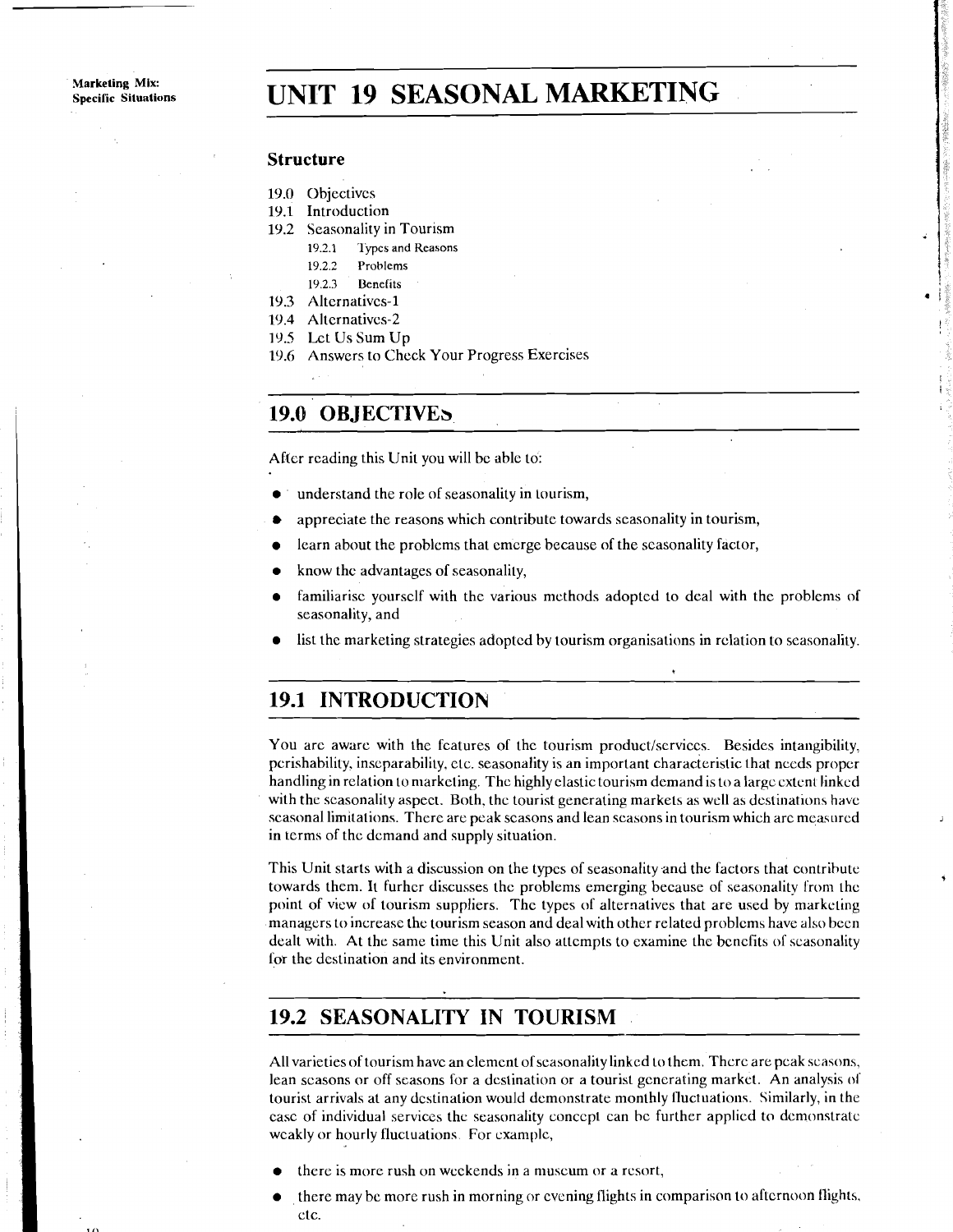Such analysis is extremely useful from the marketing point of view as it helps in deciding the marketing mix. For example, products can be designed, rejuvenated or dropped as pcr thc seasonal requirements. Similarly, separatc prices may be charged for lean'scasons along with a different promotion policy. The man power requirmcnts would be higher in pcak season and lower in lean seasons. This may affect the recruitment patterns adopted by thc employers. Even the capacity utilisation is varicd, say from 100% in pcak season to even closing down in off seasons. Goa can bc cited as an example in this regard. Hence, it is necessary to understand the different types of scasonality and thc reasons behind it.

### **19.2.1 Types and Reasons**

There are different typcs of seasonality and the tourist scasons emerge bccausc of different rcasons. Raphael Raymond BarOn (1993) attributed the development of tourism seasons to the climate at the origin and/or at the destination and also to non-climatic attractions like festivals, celebrations, etc. However, a number of other factors havc also becn found to be contributing towards scasonality in tourism. **R.W.** Butler (1994) has pointed towards the lack of rcscarch in this area in spite of the conccrns expressed in this rcgard. Besides climatic and non-climatic reasons Butler has added other factors like human decisions, tradition, social pressure and fashion. Let us briefly examine them.

- i) **Climatic Seasonality** is related to the natural climatic seasons in a year. For example, there is a movement of tourists from hot climate regions towards cooler dcstinations in summer months and this becomes the peak season for hill stations. Similarly, to cscape the winter snow and extremely cold weather conditions the tourists move in search of sunny beaches. Since thc climatic variations arc similar every year (minor variables may be there) the tourist season and the monthly cycles of tourist movement arc more or less easily idcntifiable. For example, the maximum tourisr arrivals from the Western countries in India are betwcen October and February.
- ii) **Non-Climatic Attractions** or what can be termed as **institutionalised seasonality** in tourism emerges out of religious, cultural, ethnic and social aspccts of human lifc. Festivals, pilgrimage and fairs, etc. are examples lo be cited in this regard.

Othcr elements in this form of seasonality which is a result of human decisions include:

- public holidays,
- educational holidays,
- industrial holidays, and
- tamily holidays.
- iii) **Social Pressure or Fashion** is another aspect which brings about or effects tourism seasonality. This has also been termed as **social seasonality.** The affluent, elite and dominant social classes set certain trcnds where in it becomes socially necessary to participate. Soon these trends arc imitated or picked up by others. Travcl for honeymoon can bc cited as one such cxamplc in this regard. Sooncr or later such trends bccome accepted social activities among a larger populace.
- iv) **Sporting Season** is another aspect which has resulted out of the varied nature of recreation and tourist activity. Winter sports like skiing and water sports likc surfing are the examplcs to bc cited here. Further, there is a lot of tourist movcment during major sporting events like Olympics, crickct, hockey and football matches, ctc.
- v) **Tradition** also plays **a** rolc in seasonality. According to Butler **"many people take holidays at what are peak seasons because they have always done so, and old habits tend to die hard."** For cxamplc, a family was always taking a trip when schools were closed for longer durations. A stage comes when the children havc grown up, thcy are no more learning and thc family trip should not be tied up with school holidays. Still the family takes a holiday during those months bccausc of the old habit.

Hence, we see that today it is not just becausc of the climatic variations that the tourism seasonality gcts affccted but a variety of other factors also contribute to it.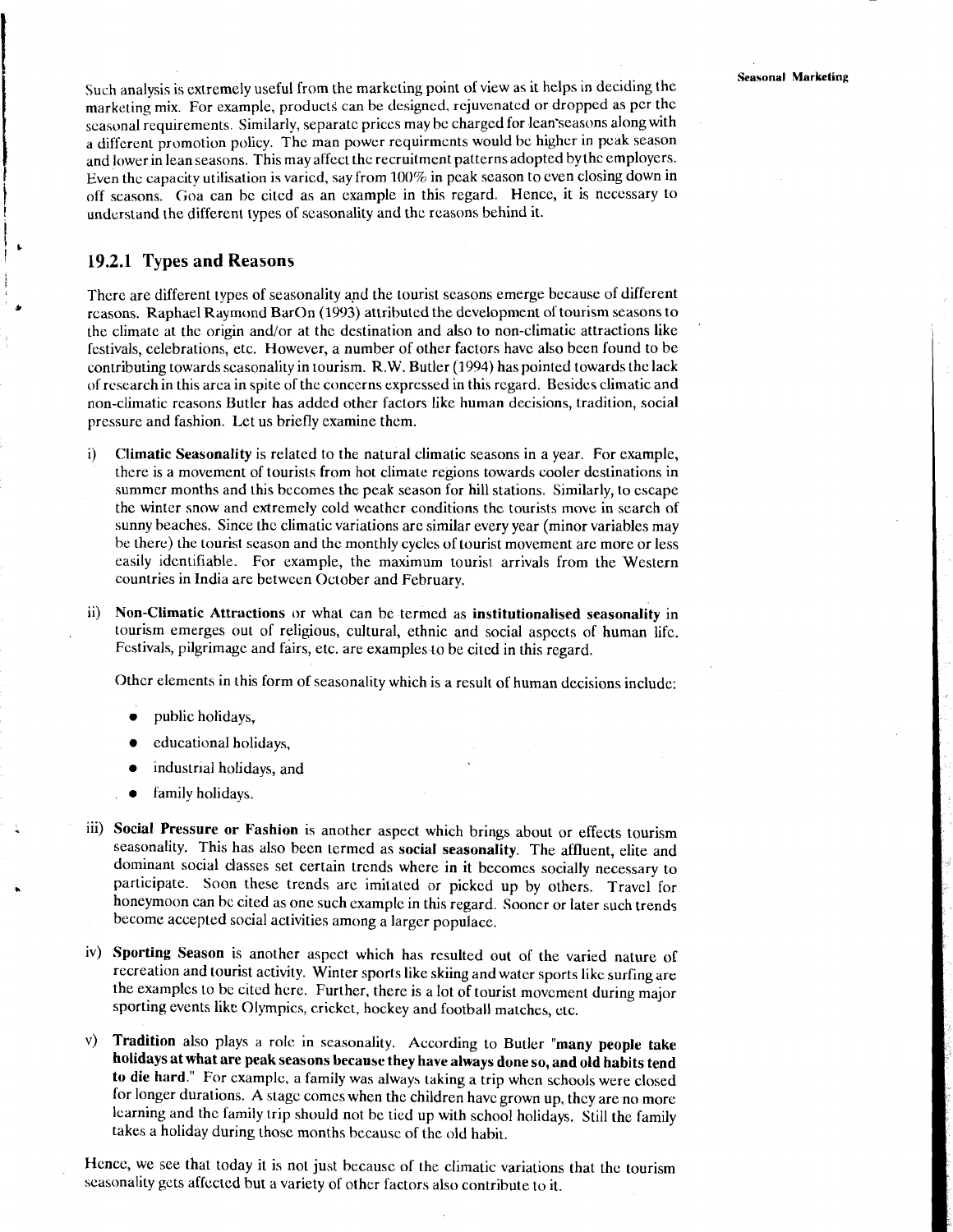### **Specific Situatianb 19.2.2 Problems**

**You** mav ask hcrc that why arc wc bothered about the concept of seasonality for tourism marketing. Wcll. this is bccause scasonality and seasonal lluctuations crcate certain problems for both, the destination as well as the producers of tourism services.

During the peak season the probelms which emerge are related to the carrying capacity, serving capacity, lack of trained manpower, etc. The lean or off season brings the problems of:

- declining profits.
- high maintenance costs,
- *8* uncmploymcnl,
- **e** closures, ~tc.

In fact off and lean scasons in tourism arc always seen as a problem which:

- reduces the volume of business and reduces profits,
- deters investment as the returns on the capital invested may not be possible.

Thus, all efforts are geared towards solving this problem by over coming, modifying or reducing its affects. For example, how to cope with weekend rush? or how to deal with under atilisation of resources during lean or off seasons.

### **19.2.3 Benefits** .

If we judge purcly from the point of view of environmental impacts and interaction between the locals and the visitors, the seasonal nature of a destination proves  $\alpha$  to a boon in disguise. Murphv has mcntioncd that "seasonality is not necessary bad for cvcryonc." Individuals, according to him, nccd rclcasc from strcss and a ccrtain population may not bc able to bear thc strcss of catering to the tourists through out the ycar. An often quoted vicw point in this regard is that of Jordan:

"locals vicw the approaching scason with mixed feelings and value thc off scason whcn only permanent residents arc prcscnt."

The social and cultural patterns of a community at a destination can be disrupted by tourism. It is oniy the oif-season which provides a breather to thcm and allows thcm to perform thcir activities. Similarly, an offscason offers recovery to the destination from the environmental point of view. In fact, many eco-fragile areas are intentionally closed to increase their life cycle. Thus, scasonality, which is a problem from the economic point of view becomes benefitial from the point of view of environmental conservation.

#### **Check Your Pragress-1** .

! What do you understand by seasonality in tourism?

2.2 Problems<br>
a maximization with the sine behicard about the concept of seasonality for tourism<br>
a maximization with the sine behicard show the anisotropic steamed in interaction colour certain<br>
behind to both, the desis ................................................ ................................................ ................................................ .............................................. ................................................ ................................................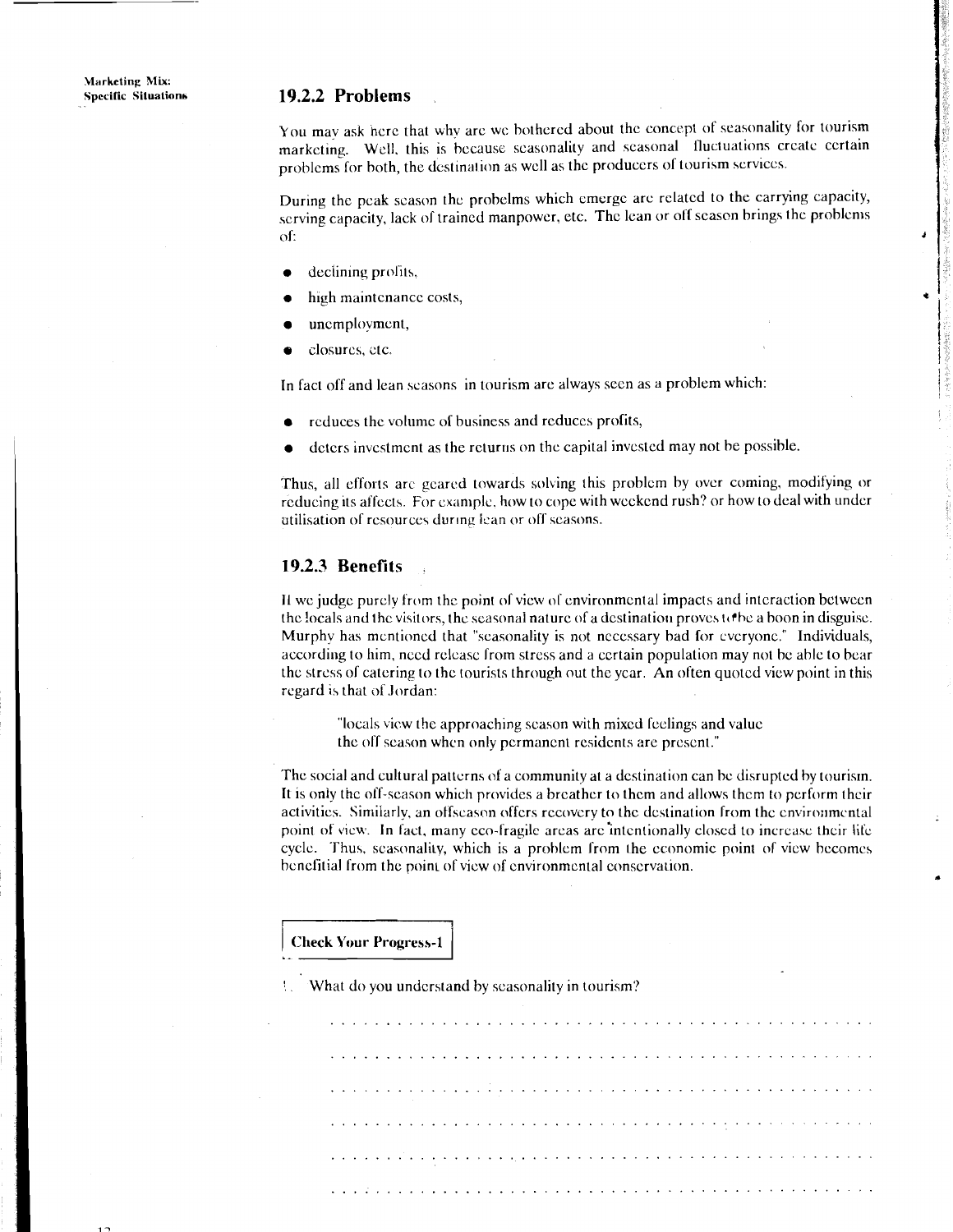2) Besides climatic what other types of seasonality are there in tourism?

|  |  |  |  |  |  |  |  |  |  |  |  |  |  |  |  |  |  |  |  |  |  | والمتحالة والمتحاج والمتحاج والمتحاج والمتحاج والمتحالة والمتحال والمتحال والمتحال والمتحال والمتحال والمتحالة |  |  |  |
|--|--|--|--|--|--|--|--|--|--|--|--|--|--|--|--|--|--|--|--|--|--|----------------------------------------------------------------------------------------------------------------|--|--|--|
|  |  |  |  |  |  |  |  |  |  |  |  |  |  |  |  |  |  |  |  |  |  |                                                                                                                |  |  |  |
|  |  |  |  |  |  |  |  |  |  |  |  |  |  |  |  |  |  |  |  |  |  |                                                                                                                |  |  |  |
|  |  |  |  |  |  |  |  |  |  |  |  |  |  |  |  |  |  |  |  |  |  |                                                                                                                |  |  |  |
|  |  |  |  |  |  |  |  |  |  |  |  |  |  |  |  |  |  |  |  |  |  |                                                                                                                |  |  |  |
|  |  |  |  |  |  |  |  |  |  |  |  |  |  |  |  |  |  |  |  |  |  |                                                                                                                |  |  |  |
|  |  |  |  |  |  |  |  |  |  |  |  |  |  |  |  |  |  |  |  |  |  |                                                                                                                |  |  |  |
|  |  |  |  |  |  |  |  |  |  |  |  |  |  |  |  |  |  |  |  |  |  |                                                                                                                |  |  |  |

3) Seasonality in tourism is a problem as well as a boon. Comment.

|  | المتحاج والمتحاج والمتحاج والمتحال والمتحاجية والمتحاج والمتحال والمتحال والمتحال والمتحال والمتحال والمتحال والمتحال والمتح |  |  |  |  |  |  |  |  |  |  |  |  |  |  |  |  |  |  |  |  |  |
|--|------------------------------------------------------------------------------------------------------------------------------|--|--|--|--|--|--|--|--|--|--|--|--|--|--|--|--|--|--|--|--|--|
|  |                                                                                                                              |  |  |  |  |  |  |  |  |  |  |  |  |  |  |  |  |  |  |  |  |  |
|  |                                                                                                                              |  |  |  |  |  |  |  |  |  |  |  |  |  |  |  |  |  |  |  |  |  |
|  |                                                                                                                              |  |  |  |  |  |  |  |  |  |  |  |  |  |  |  |  |  |  |  |  |  |
|  |                                                                                                                              |  |  |  |  |  |  |  |  |  |  |  |  |  |  |  |  |  |  |  |  |  |
|  |                                                                                                                              |  |  |  |  |  |  |  |  |  |  |  |  |  |  |  |  |  |  |  |  |  |
|  |                                                                                                                              |  |  |  |  |  |  |  |  |  |  |  |  |  |  |  |  |  |  |  |  |  |

### **19.3 ALTERNATIVES-I**

Practically every tourist destination should attempt to evenly spread seasonality. However, few destinations pay attention to this aspect. Initially the aim is to get larger number of tourists and little but no thought is given to the time they are to be attracted. The image that has been built of the Indian tourism product in the world markets is a typical example in this regard. The months April to August were not promoted which has resulted in creating offseason problems for many destinations.

BarOn examined certain countries in the 1970's and found that the expansion of tourism was "largely an expansion of the main season." He has, however, listed the benefits of more evenly spread seasonality:

- 1) More enjoyable holidays for larger numbers of people, without the overcrowding so common in the peak seasons.
- 2) Optimal utilization of tourism facilities hotels, aircraft and other transport, beaches and entertainment, it will then not be necessary to build so many hotels for a particular number of tourists each year, with ecological as well as economic advantages.
- 3) More even employment of hotel and other tourist staff, aiding their careers and improving the service offered.
- 4) Reduced average prices and/or increased profitability.

In fact an evenly spread seasonality attempts to tackle the problems of peak season rush or those of a single main tourism season. The alternatives tried in this regard include the following in the case of a single season tourist destination:

extend or lengthen the main season by adding more attractions before or after the peak season months,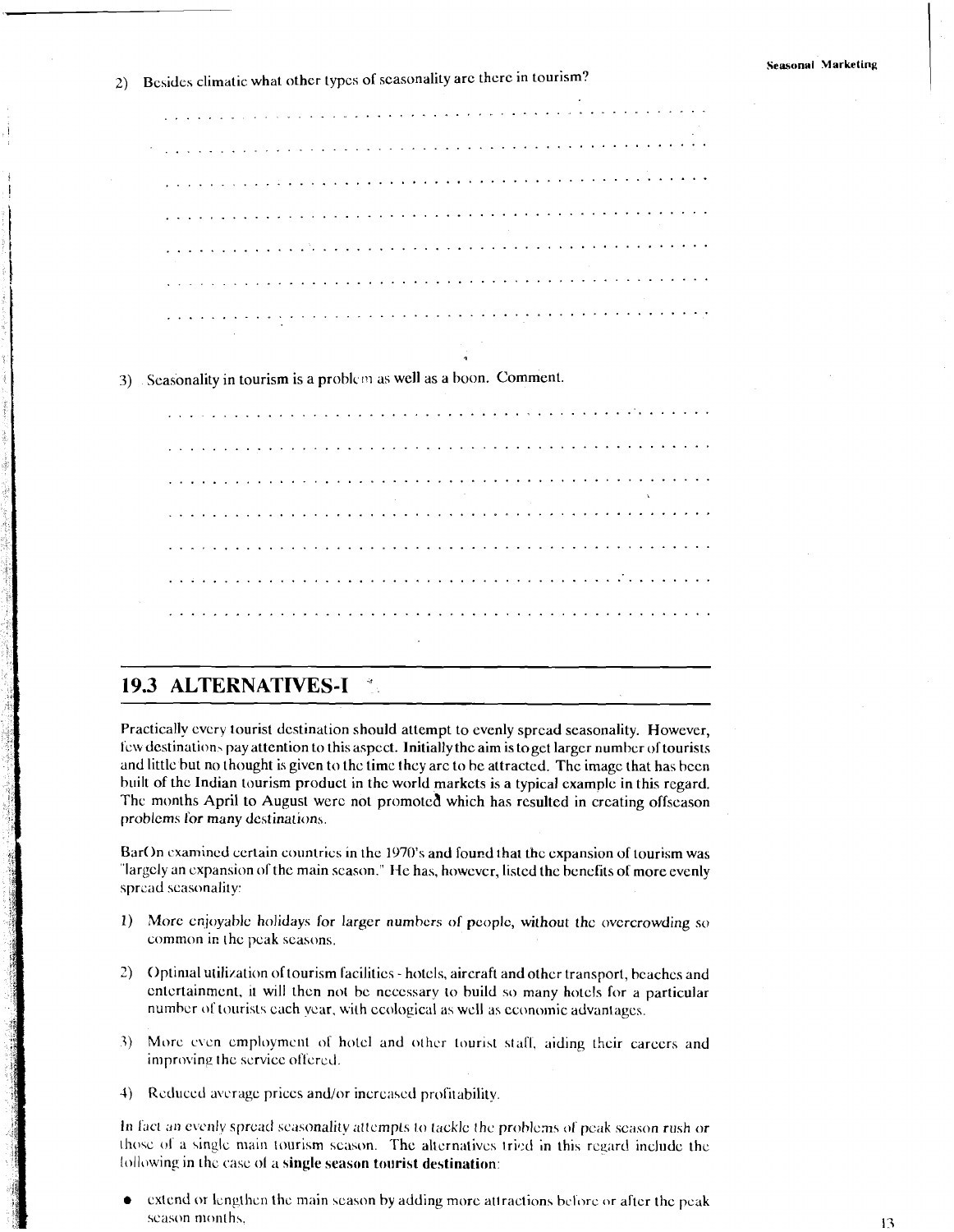**Marketing Mix:**<br>**Specific Situations** 

- providing such activities like conventions, festivals, special interests, etc. which are not dependent on the climatic conditions and can be timed outside the peak scason.
- establishing additional seasons (second season or third season) after re-assessing the cultural, climatic or natural attractions of the destination. For example, some hill stations in north India have been able to build a second tourist season which is linked with snowfall and winter sports. As soon as the mcdia reports a snowfall in Shimla, Nainital or Mussoorie people from the neighbouring regions rush there. The duration of stay is not long, may be two or three days only but from the business point of view it is an additional season. No wonder one hcars comments in social circles: Oh Shimla is too crowded in summers. we only go when there is snowfall! On the cultural side, an example that can be cited in this regard is the Dushera at Kullu which attracts tourists in the month of October.
- **a** promoting and encouraging tourism outside the peak scason,
- **a** encouraging domcstic tourism in pcriods that are off-season for international tourism.

In case thcrc exists a more than one peak season situation for a destination the efforts are directed towards filling the gap periods by adding more activities, events and attractions.

The peak season rush creates certain problems at the destination and in most of the cases these problems arc aggrevating. For example, these include:

- the pressurc on local-bodies to deal with the garbage and waste,
- **a** price rise, and
- shortage in essential supplies like water and electricity to the local residents.

All thcse have affected the naturc ol'gucst-host relationships (see **Units 3 and 4 of TS-2)** and the carrying capacity of a destination is a major variable lor destination planners and marketing managers in dcaling with tourism seasonality.

Another aspect to be taken notc of is the seasonality variation as per the destinations location. This could be between:

- **a** national, regional and sectoral levels,
- **a** central and remote locations.
- urban and rural locations.

Studies in thesc areas have dcmonstrdtcd that largc cities have a less seasonal patlern compared to tourist resort\. In 1984 a **World Tourism Organisation** report mentioned that **"destinations supported by large urban centres, while having high points of activity, have more continuous operation throughout the year because they depend upon a more**  diversified demand." Butler has listed the reasons behind the greater degree of seasonality experienced by remote or peripheral destinations in comparison to the centrally located destinations:

- remoteness implies diflicult access and longer travel time,
- services tend to bc limited and may operate at certain times of the year when demand justifies their availability,
- some destinations in remote areas are from the climatic point of view accessible for limited time periods, and
- visitation to certain remote destinations is attractive or cven practical only at specilic times in a year.

Such situations encourage the seasonality aspect. Marketing managers must be aware of the seasons mentioned and the alternatives discussed in this Section. Howcvcr, the applicability of these alternatives will vary destination to destination. The attitudes of host population, environmental concerns, role **of** local bodies and the developmental rolc of marketing (sce Block-3) must be takcn into account while planning the marketing mix.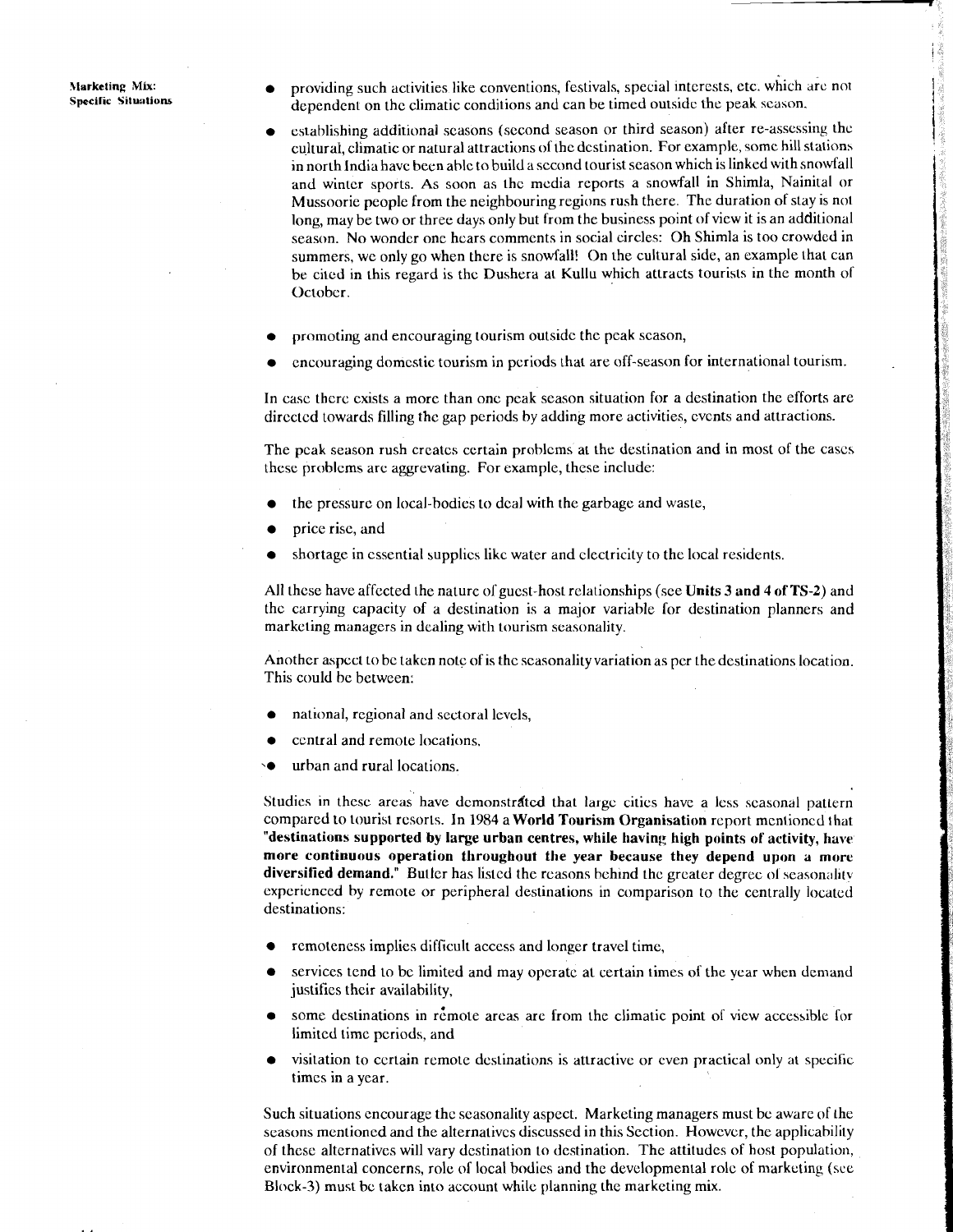### **19.4 ALTERNATIVES-2**

Besides taking into account the alternatives suggested in the earlier Section for evenly spread seasonality the tourism industry has adopted certain promotional and pricing measures to attract tourists during the off season. Let us list some of these methods.

- **e** Price reduction,
- Differential pricing for products/services,
- Price variations,
- Seasonal discounts,
- Extra services,
- Special fares, etc.

All such prices discounts/incentives have to be quoted much in advance for the packaged tours. The marketing manager has to take note of this fact that any tourist will take a tour outside the pcak season only when there are sufficient incentives. For example, discounted pricing may attract those tourists who otherwise could not have afforded the holiday. Its a different matter that the organisation offering discounts may also cut down on some of the serviccs or facilities or offer extra services.

Special promotional and advertising campaigns are carried out for increasing off season sales. Most of the tourism producers depend heavily on intermediaries for selling. However, during off season or lean periods they do adopt a direct sales approach through personal selling and advertisements.

**Check Your Progress-2** 

|                 | $\cdot$ $\cdot$ |  |  |  |  |  |        |  |  |                                                     |  |                        |  |  |  |                                                                                 |                                                                                                                                                                                                                                                       |  |  |  |  |  |  |  |        |  |
|-----------------|-----------------|--|--|--|--|--|--------|--|--|-----------------------------------------------------|--|------------------------|--|--|--|---------------------------------------------------------------------------------|-------------------------------------------------------------------------------------------------------------------------------------------------------------------------------------------------------------------------------------------------------|--|--|--|--|--|--|--|--------|--|
| $\bullet$       |                 |  |  |  |  |  |        |  |  |                                                     |  |                        |  |  |  |                                                                                 | $\mathcal{L}^{\mathcal{L}}(x)$ and $\mathcal{L}^{\mathcal{L}}(x)$ are the set of the set of the set of the set of the set of the set of the set of the set of the set of the set of the set of the set of the set of the set of the set of the set of |  |  |  |  |  |  |  | $\sim$ |  |
|                 |                 |  |  |  |  |  |        |  |  |                                                     |  |                        |  |  |  |                                                                                 |                                                                                                                                                                                                                                                       |  |  |  |  |  |  |  |        |  |
| $\sim$          |                 |  |  |  |  |  |        |  |  |                                                     |  |                        |  |  |  | the contract of the contract of the contract of the contract of the contract of |                                                                                                                                                                                                                                                       |  |  |  |  |  |  |  |        |  |
|                 |                 |  |  |  |  |  |        |  |  |                                                     |  |                        |  |  |  |                                                                                 |                                                                                                                                                                                                                                                       |  |  |  |  |  |  |  |        |  |
|                 |                 |  |  |  |  |  |        |  |  | the contract of the contract of the contract of the |  |                        |  |  |  |                                                                                 |                                                                                                                                                                                                                                                       |  |  |  |  |  |  |  |        |  |
| $\cdot$ $\cdot$ |                 |  |  |  |  |  | $\sim$ |  |  |                                                     |  | and the company of the |  |  |  |                                                                                 |                                                                                                                                                                                                                                                       |  |  |  |  |  |  |  |        |  |

2) How does seasonality affect remote or peripheral destinations?

1) What are the benefits of evenly spread seasonality in tourism?

and the state of the state of the